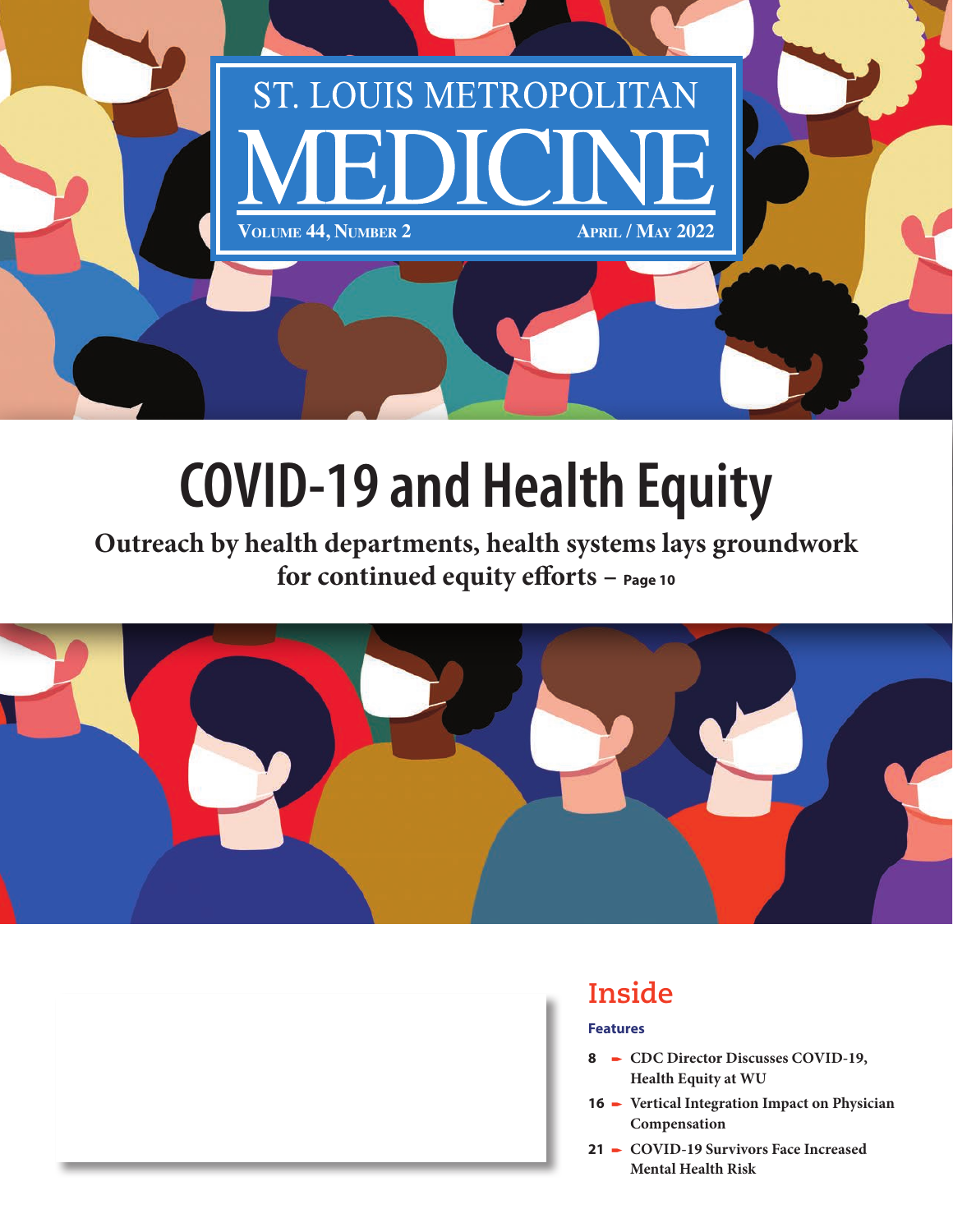## **Study: Vertical Integration Not Financially Beneficial for Physicians**

### **Difference in compensation varies by specialty, market**

*By: Todd Zigrang, MBA, MHA, CVA, ASA, FACHE & Jessica Bailey-Wheaton, Esq.*

A<br>
study released in the December 2021 issue of *Health Affain*<br>
ownership of physician practices and physician compensation. study released in the December 2021 issue of *Health Affairs* examined the correlation between hospital/health system While a number of studies have analyzed the "rapidly growing trend" of vertical integration from the hospital/health system perspective, this is the first study to evaluate vertical integration from the physician practice perspective.<sup>1</sup>

The latest iteration in the push toward value-based reimbursement, which commenced in 2010 with the passage of the Patient Protection and Affordable Care Act, has driven the pursuit of closer relationships between hospitals and physicians through strategies such as vertical integration.

The researchers found that those physicians whose practices were acquired by a hospital or health system received slightly less compensation under hospital ownership, with some differences among specialties; further, hospital-owned physician practices were "associated with larger reductions in physician income in more competitive hospital markets and in nonprofit hospitals."1 This article will discuss the study's findings and potential implications.

 $\blacksquare$ 

Vertical integration may be defined as "[t]he combination in one firm of two or more stages of production normally operated by separate firms."2 Firms engage in vertical integration transactions in pursuit of certain benefits typically associated with this form of organization, including:





Todd A. Zigrang Jessica Bailey-Wheaton

*Health Capital Consultants, where he focuses on the areas of valuation and financial analysis for hospitals,* 

*health care enterprises. Jessica Bailey-Wheaton is vice president and general counsel. They can be reached at 314-994-7641. Their website is https://www.healthcapital.com.*

- $(1)$  The development of economies of scale,<sup>3</sup> i.e., the ability of large firms to produce large quantities of a good at a reduced cost per unit<sup>4</sup>
- (2) The development of economies of scope,<sup>5</sup> i.e., the ability of large firms to produce a variety of goods more cheaply than producing those goods separately<sup>4</sup>
- (3) Vertically integrated firms with centralized management structures can, if strategically constructed and implemented, create superior production efficiencies relative to more fragmented business structures and markets<sup>3</sup>

In the U.S. health care industry, vertical integration describes the "integration of providers at different points along the continuum of care, such as a hospital partnering with a skilled nursing facility or a physician group,"6 which organizational model can provide additional benefits to health care delivery organizations, as well as, to the communities they serve.

The latest iteration in the push toward value-based reimbursement, which commenced in 2010 with the passage of the Patient Protection and Affordable Care Act, has driven the pursuit of closer relationships between hospitals and physicians through strategies such as vertical integration. In fact, from 2010 to 2018, hospital/health system ownership of physician practices increased 89.2%, from 24.1% of physician practices owned by a hospital/health system in 2010 to 45.6% by 2018. While research has found that hospitals profit from vertical integration (an approximately 19% increase in revenue), "little is known about the degree to which the income of physicians whose practices have been acquired has been affected."1

In analyzing physician compensation and physician practice ownership, the *Health Affairs* researchers examined data for 41,648 physicians (48.3% of whom were in independent practices and 51.7% of whom were in hospital-acquired practices), during the study period of 2014 through 2018. Physician compensation data was obtained from the Career Navigator Survey conducted by Doximity, "an online social network for physicians … that includes more than 70% of U.S. physicians." This data was then compared to information on practice ownership data during the period of 2010 to 2018 from the SK&A Office-Based Physicians Database administered by